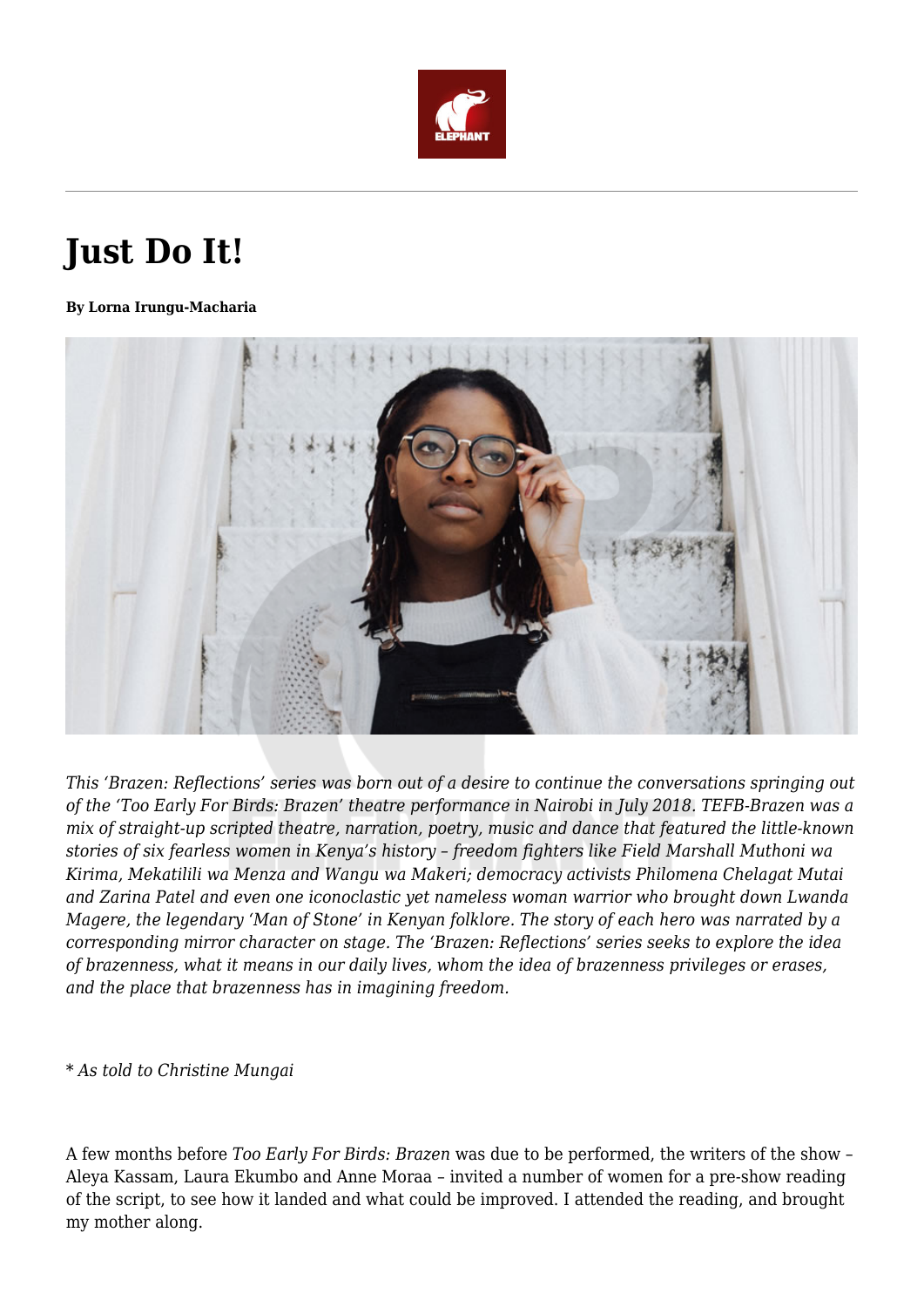The reading got underway, evoking frank conversations about the struggles that women face - at home, at work, everywhere really, as we fight to stay alive and sane in a society that constantly works to degrade and diminish us. My mother listened, patiently as she always does, and then said something that surprised the group – that she was struck by the fact that women in 2018 were facing the very same struggles that she was battling forty years ago.

My mother, Lucy Wanjiru, is now is her 70s. She told the group how she raised my four siblings and I as a divorced woman in the 1970s. Which, as she pointed out was not the kind of thing done at the time. But she was different. She's the kind of mother that had the "sex talk" with us openly, and answered all our questions as best she could. She was the first to take me out, to teach me what alcohol did to my body, and how to handle it. She bought me my first miniskirt.

Someone asked my mum whether she knew any gay people "those days". She said yes, we knew men who did "women things". And that there were girls who "disappeared into some corners with other girls".

Was there a backlash? Were they ostracized? Was there the same stigma as today?

"Not really," she said. "It was understood that those girls were not 'for marriage'."

And then my friend Nini asked my mother, "Did it occur to you that you could be in a relationship with a woman?" She answered: "Unfortunately I've never been attracted to women, but if I was, it would have been a great arrangement." That blew everyone's mind, and they all burst out laughing. But my mother meant it.



Read also: The Brazen Edition

I've been thinking about that conversation in the weeks after *TEF Brazen*, about the things that time changes, and what it doesn't change. My mother sharing her experiences from forty years ago mattered to the people present that day – it reassured them that they were not alone, that others have passed this way before. But it was also a reminder that the forces against us as women are resilient, frequently shape-shifting into more modern versions of the same old oppressions.

I ended up watching *Brazen* with my mother, as well as Martha Karua, who's had a distinguished career in public service, Justice Martha Koome, judge at the court of appeal and Marilyn Kamuru, advocate fighting for the implementation of the two-thirds gender rule. It was a veritable crosssection of women representing different generations of Kenyan brazenness.

It made me realize that we need those cross-generational spaces that allow us to access those memories, that let us know that this too shall pass. And for those who have gone before us, it matters that someone is listening. That someone will read the Hansard and retrieve what you said, like they did for Chelagat Mutai in the performance. That someone will quote you, will re-tell your